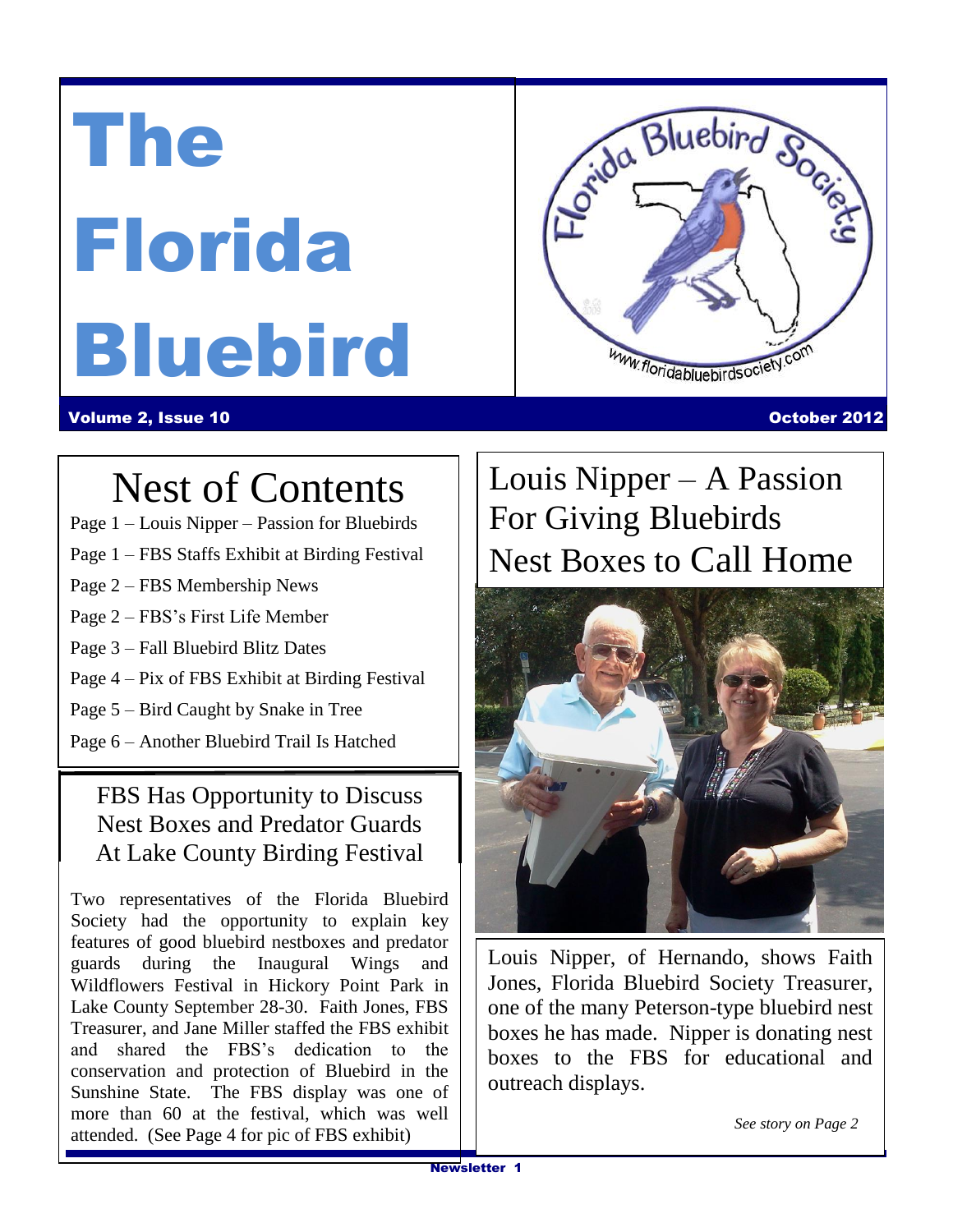

## **FBS Membership News**

New Special Members (All Special Members Are Listed On the FBS Web Site)

#### Life Member

Madison (Bub) Alderson – Williston

#### Patron

Sandy Reed – Valrico

# Membership Milestone; First FBS Life Member

The Florida Bluebird Society reached a milestone this past month when Madison "Bub" Alderson of Williston became the first Life Member.

Alderson became a life member after an exchange of emails concerning the care of bluebirds. Asked why he decided to become a life member, Alderson wrote: "I figured that opting for a Life Membership in the Florida Bluebird Society would be a donation to that beautiful bird still in need of cavity-nesting, while also being a donation toward 'live artwork' for those folks coming along in the future."

In writing a short synopsis of his attachment to bluebirds, Alderson wrote: Living in south Florida – Coral Gables – since 1935, I had never seen bluebirds. A friend and well-known birder in the Tropical Audubon Society, Mort Cooper., showed me bluebirds near Tamiami Trail at 40 mile bend.

# Louis Nipper – Dedicated To Giving Bluebirds A Nest Box to Call Home

Louis Nipper, one of the Florida Bluebird Society's newest members, is a person with a passion for helping promote the conservation and protection of bluebirds in the Sunshine State.

The calendar says Nipper, of Hernando, is 86 years old, but his monitoring of nest boxes along the 46-mile bluebird trail in Withlacoochee State Trail that stretches through Pasco, Hernando and Citrus counties belie the enthusiasm he has for bluebirds.

Nipper also has donated nest boxes for a new trail which is to be a joint project with the Seminole Audubon Society and Seminole State Forest. He also has donated nest boxes to be used by the Florida Bluebird Society as part of its educational and outreach displays.

Many of the nest boxes along the Withlacoochee State Trail are those that Nipper built. He began building bluebird nest boxes in 2000 to place around Citrus Hill in Citrus County. Then about five years ago he responded to a notice for volunteers to help provide bluebird nest boxes on the Withlacoochee State Trail.

Some 266 bluebird nest boxes later, Nipper still is busy helping to monitor the trail two mornings a week. Assisting him are Roger Williams and Barney Barnhill. Nipper estimates that during the past two years some 2,500 nestlings have fledged from boxes along the trail. As part of the monitoring process, Nipper keeps records of the numbered boxes.

Nipper's next boxes are modeled after the Peterson nest box. However, instead of using the usual pine or cedar, Nipper's nest boxes are made of ply board and covered with aluminum. It takes about 10 hours for Nipper to construct each individual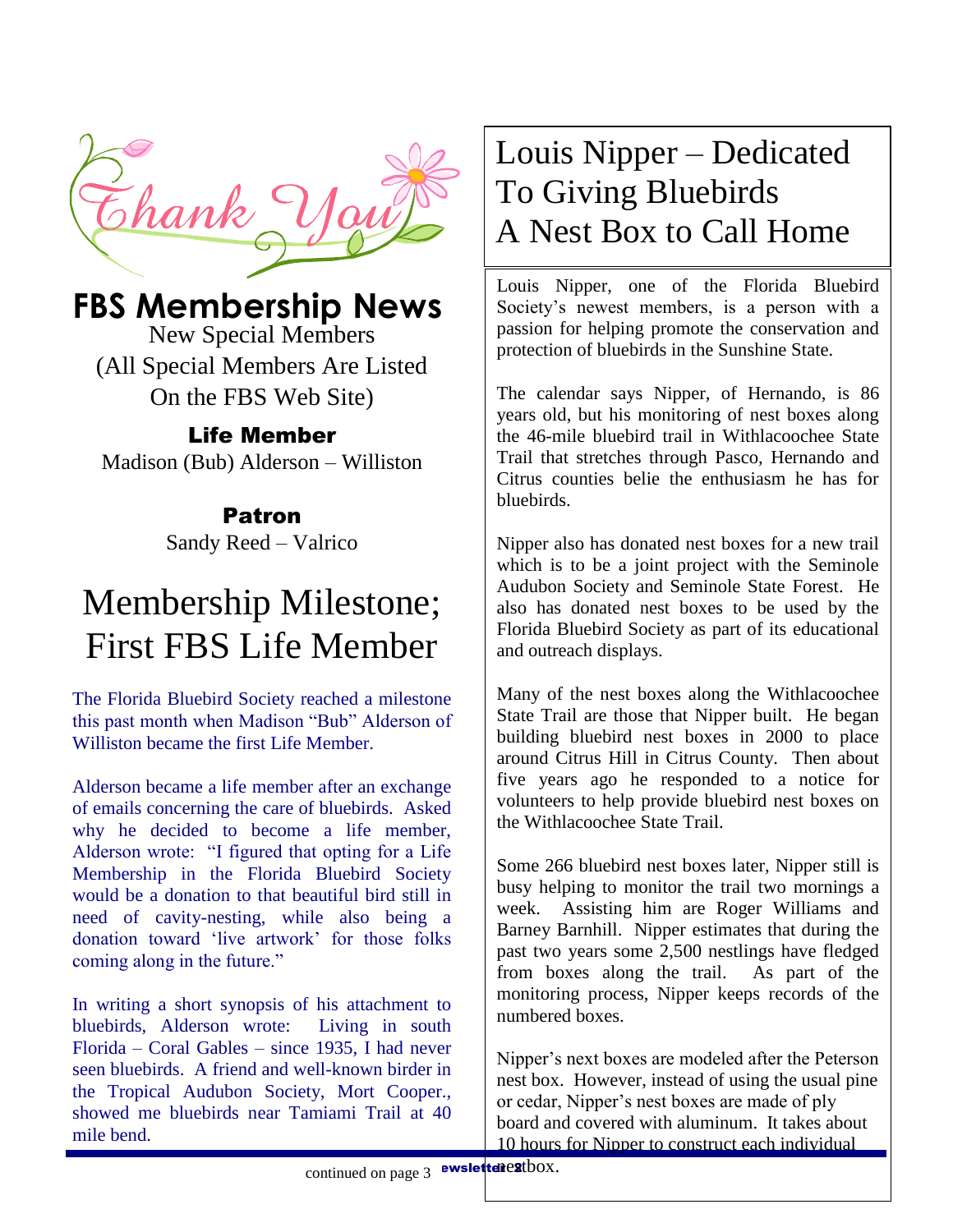#### Membership Milestone (Cont)

Love at first sight!

"After 33 years teaching in the Dade County school system, I moved to Old Homosassa, built bluebird houses….and success.

"My wife, Patty, and I maintained two successful bluebird houses. Patty became worried about hurricanes so we built a log cabin south of Williston and exulted in many more bluebirds and more fledging success.

"I now have a large woodshop and enjoy providing houses for bluebirds, chickadees, titmice, kestrels and martins."

However, Alderson omitted some relevant data. In a previous email he wrote, in part, "Six months ago my wife and I had a log home build on 20 acres south of Williston. My wife passed away one month ago, so now it's just my cat and I and birds…

"There are many bluebirds in this area and many other species. I'm proud to say that I am the surrogate father to several fledges. I build bluebird houses to give to friends and neighbors and intend to put up more of them on my acreage.

"At 78 I probably should be considering your retirement area and will go to your website for information"



#### **QUESTIONS?**

How many nest boxes did you monitor this season? How many birds fledged? What is the most unusual event that took place on your bluebird trail this season? Let us hear from you!!! (floridabluebirdsociety@yahoo.com

# **Your Help is Needed; FBS Fall Bluebird Blitz To be Held Nov. 16-17**

Bluebird lovers throughout the state are invited to participate in the Florida Bluebird Society's fifth statewide Bluebird Blitz on Friday and Saturday, November 16-17.

Participants can download reporting forms and information on the Blitz from the Florida Bluebird Society's home page (floridabluebirdsociety.com).

The FBS has sponsored the statewide bluebird blitzes each Spring and Fall since November 2010 in an effort to help learn the status of the Eastern Bluebird in Florida. When the FBS was created in 2009 there was little information available to help determine if the Eastern Bluebird population in Florida was increasing or decreasing.

The Blitz is a concentrated effort on specific dates to locate as many Eastern Bluebirds as possible in a specific location. By gathering information throughout the state over a span of many years the FBS hopes to answer the question about the status of the Eastern Bluebird population in Florida.

The Spring Blitz is held to learn where bluebirds are nesting. The Fall Blitz is held to provide information on the habitat and feeding habits of bluebirds during the non-breeding season. Florida bluebird sightings submitted to ebird during the Blitz dates also are integrated into participants' reports in an effort to gather information from all possible sources and expand the knowledge base.

Bluebirds have been reported in 47 of Florida's 67 counties since the Blitz was initiated in 2010. This past April reports were received from 33 counties, with 496 bluebirds sighted. That is the smallest number reported since the Blitz was initiated. Pasco County reported 102 sightings this past April, the most for one county since the FBS began sponsoring the Blitz. Reports of past Blitz results by county are available on the Florida Bluebird Society's home page.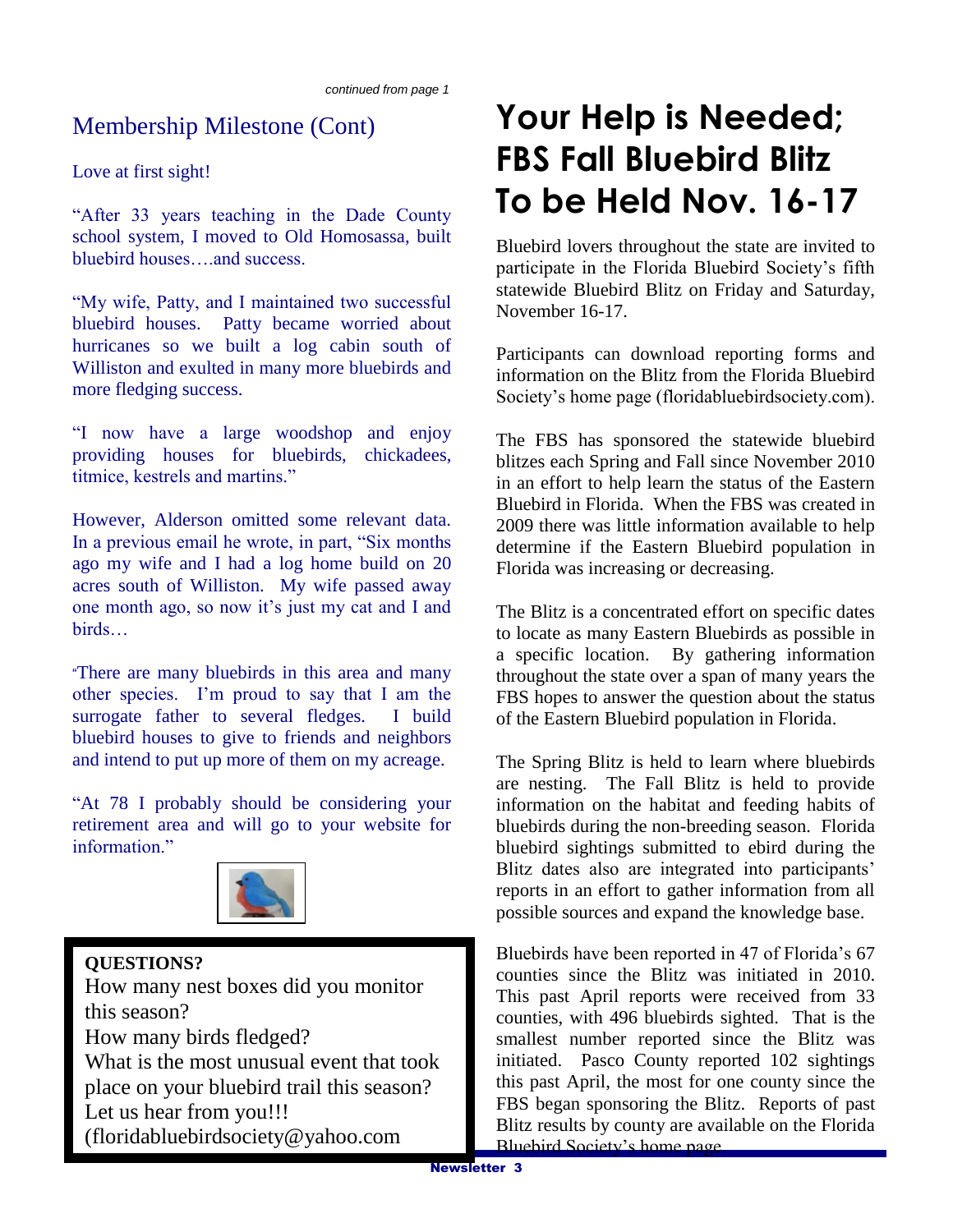



Jane Miller, top pi c, staffs Florida Bluebird Society's display at Inaugural Wings and Wildflower Birding Festival sponsored by Lake County in Hickory Point Park. Display promotes FBS activities in left photo .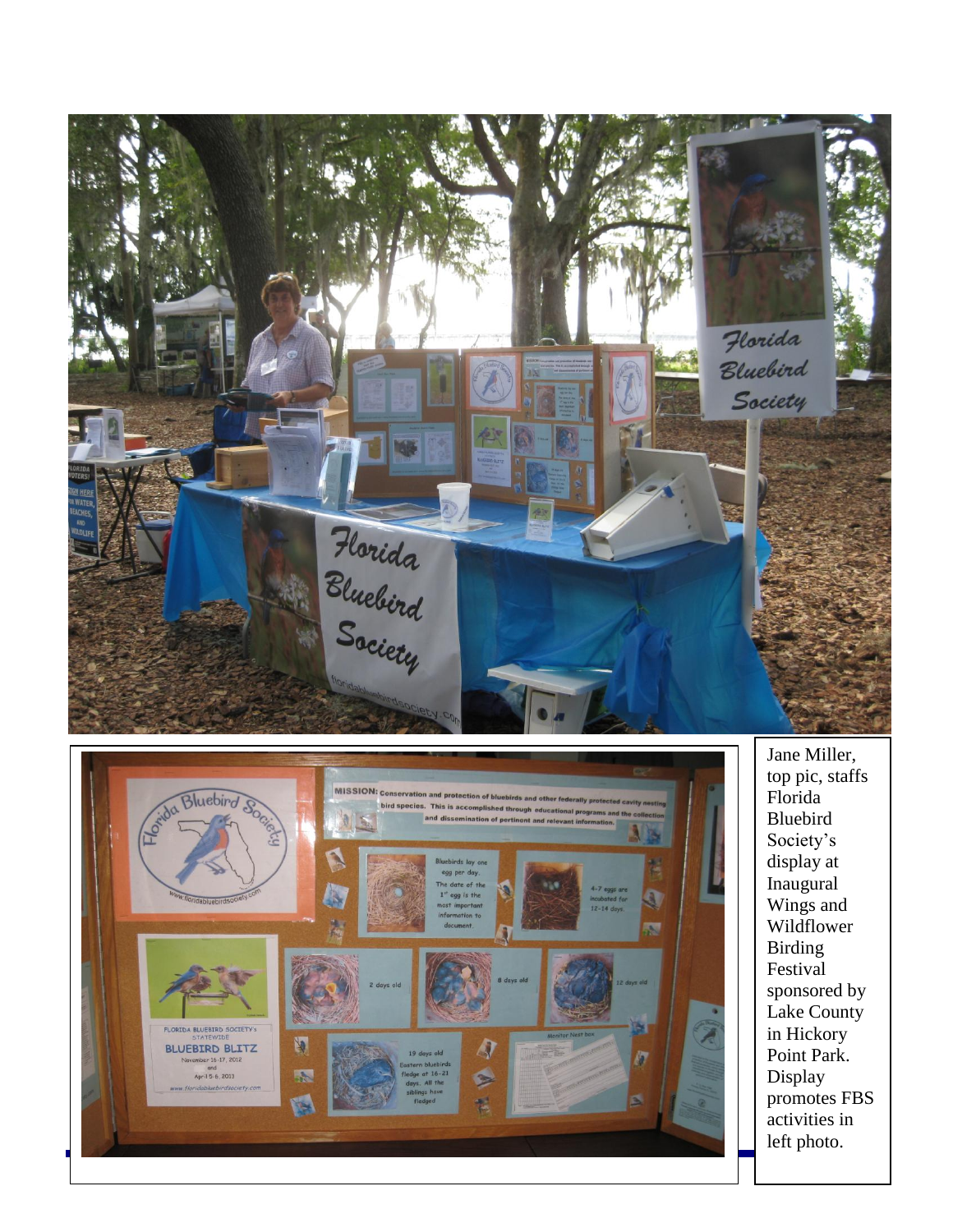

## Deadly Encounter; Bird Is Caught By Snake in Tree

by Glenda Simmons

A few weeks ago, I was horrified to watch a huge snake, at the back of my property, about 40 ft up an old, mostly dead tree, eating some of the birds from my yard. I never saw it go to the ground, and believe it was staying inside the tree. It would be positioned to strike every morning, at day break, and I was greeted by this sight, as I opened my kitchen blinds. It was there, every day, for over a week, usually just in the mornings, but later until dark. I have video clips of it on my web page, and one of the clips, shows three of my bluebirds harassing the snake. One bluebird narrowly missed its death from the snake, and all I could do was watch, and yell at

the bluebirds. I was able to extract a still image from this video clip. One bird (a



In top photo taken from video clip, bluebirds harass snake in tree. In bottom photo, snake has bird, believed to be a grackle. Photos by Glenda Simmons

the video clips, they are in the video section of my web grackle?) was not lucky. I have not seen the snake now in three weeks, and am, so hoping, that I will not. But I don't understand why it would move on, when it obviously had found a steady food source. It really has me concerned about next season, as a snake this size could probably get past my predator guards. If you want to see page (glendasimmonsphotography.com), and if you have any new ideas for snake proofing, I will be all ears.